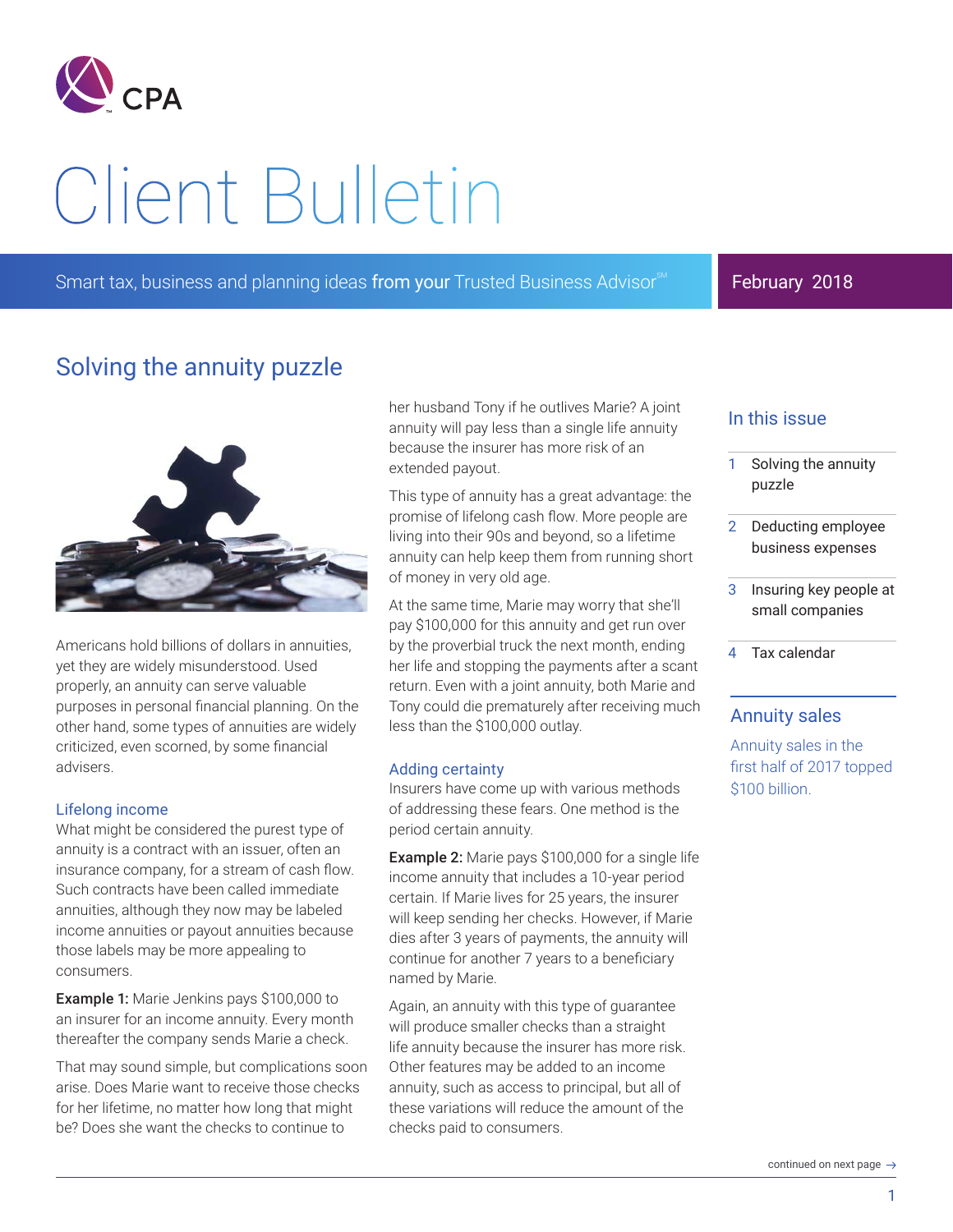## Trusted advice

#### Taxation of annuity payouts

- Periodic annuity payments are amounts paid at regular intervals weekly, monthly, or yearly—for a period of time greater than one year.
- Between the simplified and general methods of computing income tax on such payments, you must use the general method if your annuity is paid under a nonqualified plan, rather than under a qualified plan such as a 401(k) or an IRA.
- With the general method, you determine the tax-free part of each annuity payment based on the ratio of the cost of the contract to the total expected return.
- The expected return is the total amount you and other eligible recipients can expect to receive under the contract, as per life expectancy tables from the IRS.
- Our office can help you make the required calculation.

#### Did you know?

#### Campus costs

The average total cost at private, nonprofit four-year institutions reached \$46,950 in the 2017–2018 school year, up from \$45,370 a year ago. Those are the published charges for tuition, fees, room, and board. For in-state students living on campus at public universities, comparable average costs this year are \$20,770.

*Source:* The College Board

Annuity taxation can also be complex. If this type of annuity is held in a taxable account, part of each check to Marie will be taxable, but part will be a tax-free return of her investment (see Trusted Advice box.) Eventually, after Marie has received her full investment tax-free, ongoing checks will be fully taxable.

#### Later rather than sooner

Some annuities start distributing cash right away, as described, but others are deferred. The deferral could be a wait for some years until an income annuity starts.

Alternatively, there may be some provision for the invested amount to grow untaxed until the payouts start. These annuities may peg growth to a promised interest rate or to results in the financial markets. Often, there is some type of guarantee from the insurer of a minimum return or protection against loss. The manner of future payouts can be left up to the consumer.

Example 3: Marie invests her \$100,000 in a deferred annuity taxable account. That \$100,000 investment might grow over the years. At some point, Marie can "annuitize" the contract using her account balance to fund an income annuity. As mentioned, Marie's payments then will be part taxable and part an untaxed return of her investment.

As an alternative, Marie can avoid annuitizing the contract. Instead, she can withdraw money from her account balance for cash flow when she wants it. Some annuities guarantee certain withdrawal amounts. Annuity withdrawals may be fully taxable, and a 10% penalty also may apply before age 59½.

Critics charge that some annuities, especially deferred annuities, can be complex, illiquid, and burdened with high fees. Read the fine print of any annuity before making a commitment.

# Deducting employee business expenses

If you work for a business, you might incur certain expenses that are related to your job. In some cases, those expenses can be substantial. As of this writing, in late 2017, Congress is considering legislation that would eliminate miscellaneous itemized deductions, but it appears that they will be available on 2017 returns. That said, you may be able to deduct such expenses incurred last year when you file your 2017 federal income tax return.

The process of claiming this deduction for employee business expenses might not be simple. You must go through several steps, and you'll need relevant records to substantiate the deduction if you're challenged by the IRS.

#### The broad look

In general terms, here is an explanation of how to arrive at an employee

business expense deduction. First, you need to see how much you have spent on items that are ordinary and necessary for your role at work. These must be outlays that were not reimbursed in some manner. Therefore, the amounts you hope to deduct must be your actual out-of-pocket costs.

Once you calculate this number, it is incorporated as a miscellaneous itemized deduction on Schedule A of your tax return. If you take the standard deduction instead of itemizing on Schedule A, you can't deduct your employee business expenses.

Other costs also go into the category of miscellaneous deductions. They might include tax preparation and investment fees. Once you have a total of miscellaneous items, that amount is deductible on Schedule A to the extent it exceeds 2% of adjusted gross income (AGI).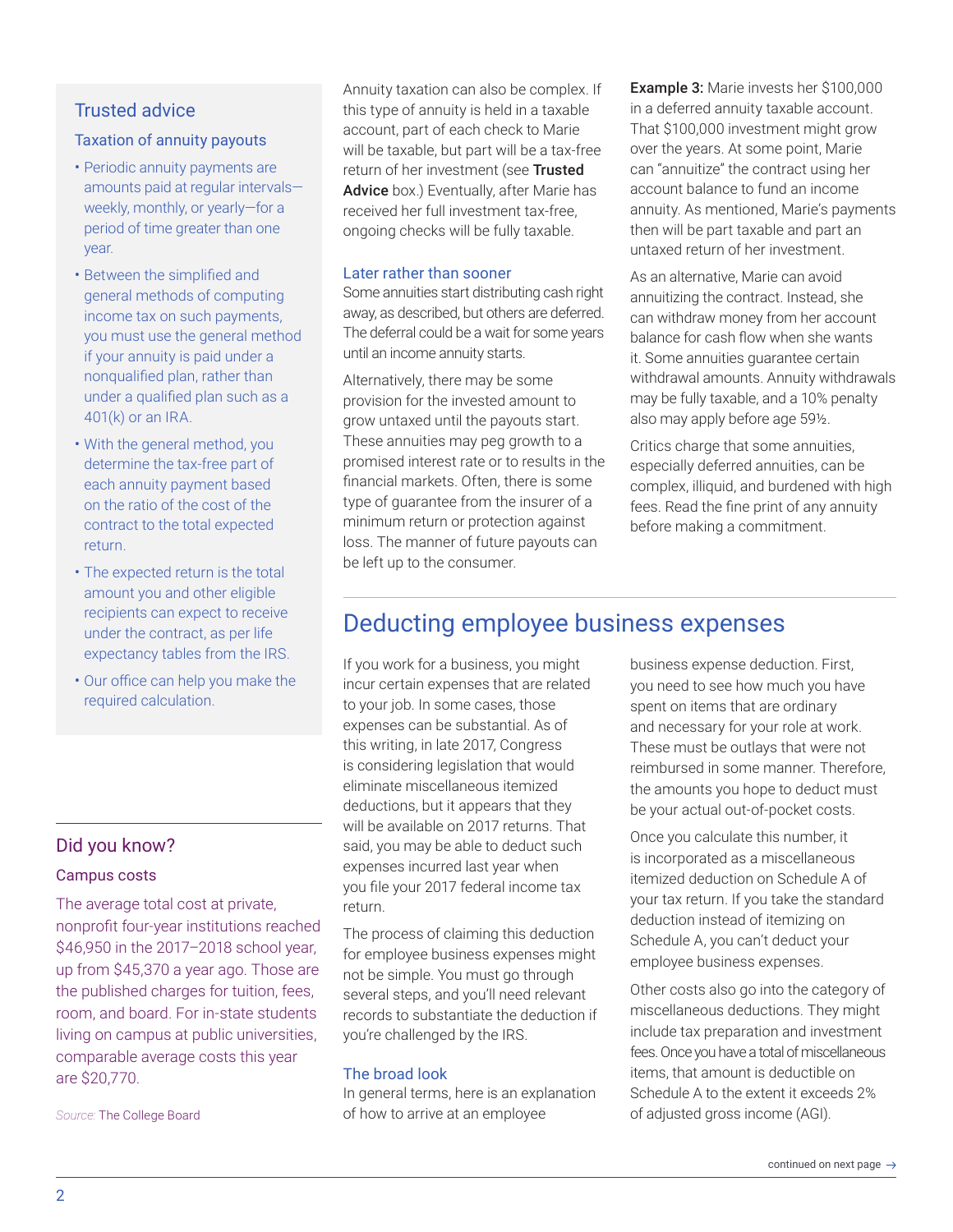Example: Al and Bonnie Carson are both employees at different companies. Al has no unreimbursed employee expenses, but Bonnie had \$2,500 of such costs in 2017. Together, the Carsons' miscellaneous items total \$4,100 for last year.

On their 2017 joint tax return, the Carsons report AGI of \$110,500. In this example, 2% of AGI is \$2,210. Subtracting \$2,210 from \$4,100 leaves \$1,890, the amount of miscellaneous deductions they can claim on Schedule A.

#### What's allowed

The most common unreimbursed miscellaneous deductions may be vehicle costs, overnight travel, and business meals and entertainment. The deduction

for business meals and entertainment generally is 50% of their total cost.

Beyond those items, the IRS lists many others as acceptable employee business expenses, from business liability insurance premiums to work-related education. They must have a genuine business purpose and be unreimbursed.

#### What's not allowed

Along with a lengthy list of possible qualified deductions, the IRS also has a list of things that don't belong in this category. Commuting costs are prominent on the do-not-deduct list, which also includes club dues, residential phones, and travel expenses for another individual. If you are going to claim

business use of your car here, you'll need good records to show how much the car was used for commuting to and from work versus its use for business trips.

#### Preparing the paperwork

Generally, employees who claim this deduction use IRS Form 2106, "Employee Business Expenses," to tabulate the total amount for the year, presented in several categories. The total for this form goes onto Schedule A under miscellaneous deductions. A simpler version, Form 2106-EZ, may be used if you have no employer reimbursements and if any vehicle expense claim uses the standard mileage rate—53.5 cents per business mile in 2017.

# Insuring key people at small companies

At a multinational corporation, the loss of any single employee may hardly cause a ripple in its ongoing business. That's often not true for a small business. If you're the prime mover, your inability to work could have severe consequences. The same is true if you have partners or other vital personnel who can no longer do their jobs.

Building a strong team can hedge against this risk. Even so, your company may want to acquire insurance that will provide needed cash in a worst-case scenario. These policies have been called "key man" insurance, but today a more apt description is "key person" or "key employee" coverage.

#### Life insurance for your business

Key employee coverage usually includes life insurance. The insured individual probably would be you, the business owner, if you're actively involved in operations. Partners or co-owners also could be covered; the same is true for, say, a sales or production employee whose absence would create a huge gap in profitability.



The typical structure of key employee life insurance is to have benefits paid to the company in case of the insured individual's death. The cash flow could help keep the company viable while a replacement employee is sought and installed. In another situation, key employee insurance can be part of a buy-sell agreement.

**Example:** Diane Edwards and Frank Grant are co-owners of EG Corp. The company buys life insurance on both Diane and Frank. If Diane dies while her life is covered, the proceeds will go to EG, which can buy Diane's shares from her heirs, leaving Frank as the principal owner. The reverse will happen if Frank is the one to die.

#### Coverage choices

As is the case with any type of life insurance, some decisions must be made. Should key employee insurance be term or permanent? Term policies tend to have much lower premiums; they may make sense if the coverage will be needed only for a certain amount of time. A business owner who expects to sell the company or retire within 10 years might prefer a 10-year term policy, for example.

Permanent insurance (which might be known as *whole life, universal life, or variable life*) generally has much higher premiums. These policies usually have an investment account called the cash value. As the owner of the policy,